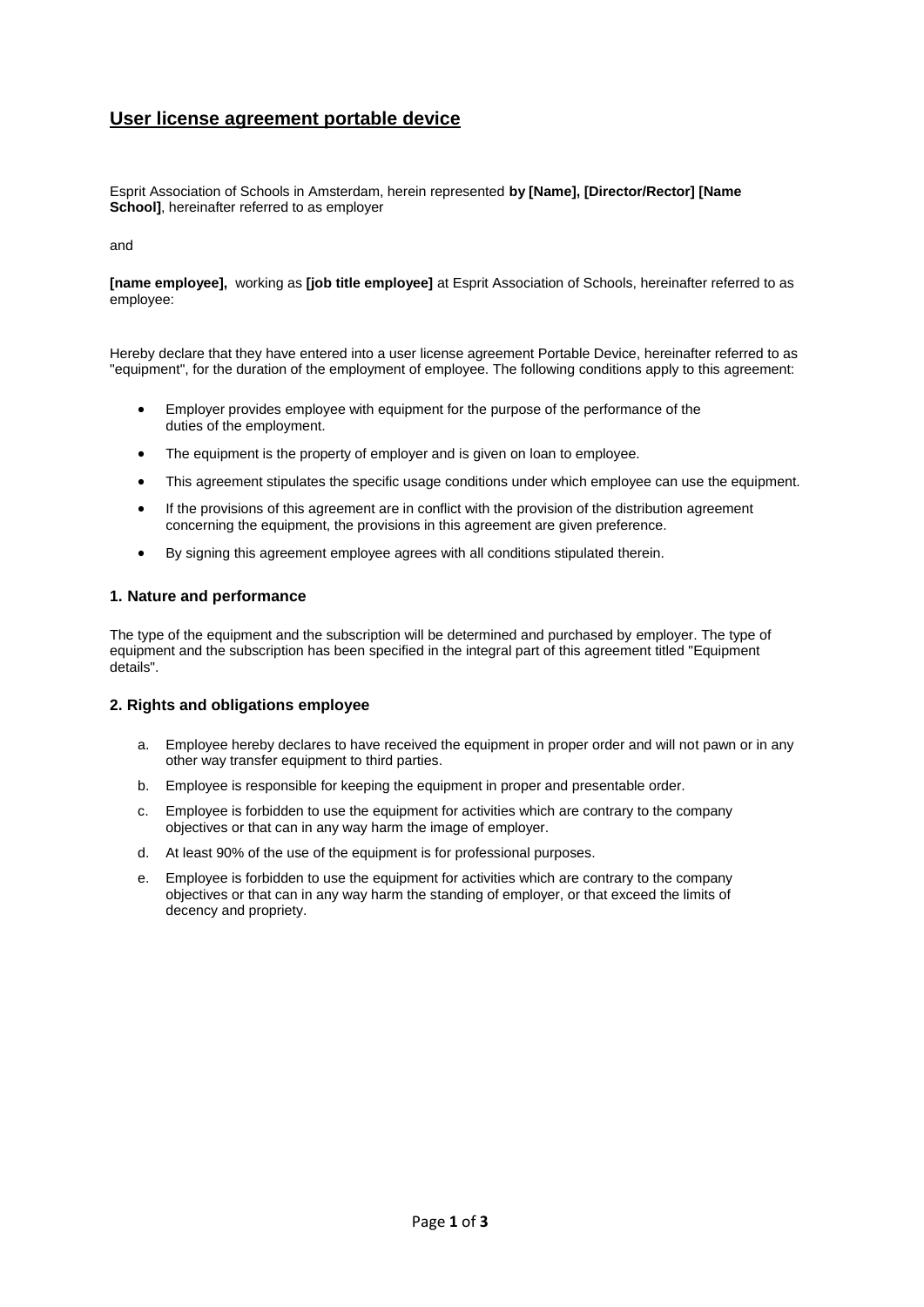## **3. Theft and damage**

- 1. Employee is required to exercise due caution and take security measures to prevent damage to, theft of or loss of the equipment.
- 2. In case of damage to or theft of the equipment, employee is obliged to report this to employer as soon as possible, though no later than 24 hours after the fact. In addition, employee is required to immediately block use of the equipment through the customer service of the provider or the internal contact.
- 3. Employee can be held accountable for damage to the equipment that has arisen from culpable negligence or inattention.

## **4. Term of use**

- a. Employee is required to return the equipment ìn complete order within the established period of loan or upon first request of employer. If employee fails to do so, employee accepts the obligation to pay the residual value of the equipment to employer.
- b. By signing this agreement employee hereby declares to have read, understand and agree with the consequences of this agreement.

Thus declared, drawn up in duplicate and signed in Amsterdam,

Esprit Association of Schools,

Amsterdam, ………………………… Amsterdam, ………………………….

**[name employee] [Naam Director/Rector]**